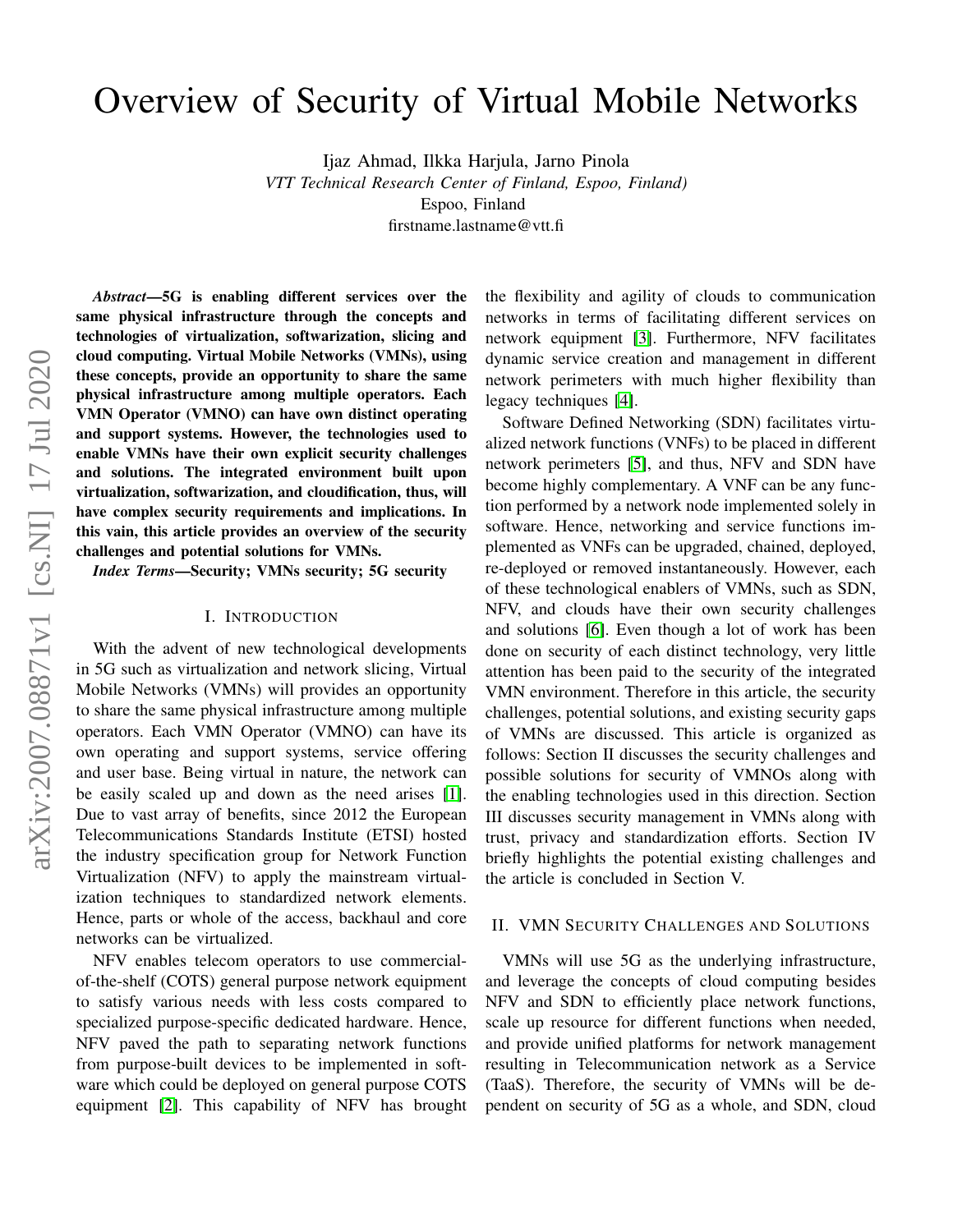platforms, and most importantly, virtualization technologies and NFV in parts. Therefore, we discuss first the security of 5G in brief and then security of each enabling technology below.

## *A. Brief Overview of 5G Security Challenges*

The Next Generation Mobile Networks (NGMN) consortium suggests 5G to provide more than hop-by-hop or radio bearer security, which were common in 4G and prior generations of cellular networks [\[7\]](#page-4-6). Due to the inclusion of diverse services and technologies the security threat landscape will be much more different and complex. The most important challenges, that are more threatening in the case of 5G compared to previous generations [\[7\]](#page-4-6), [\[6\]](#page-4-5), are summarized in Table [I.](#page-1-0)

TABLE I MAIN SECURITY CHALLENGES FACED BY 5G

<span id="page-1-0"></span>

| <b>Security</b>    | <b>Description</b>                                    |  |  |  |  |
|--------------------|-------------------------------------------------------|--|--|--|--|
| <b>Challenge</b>   |                                                       |  |  |  |  |
| Denial of Service  | Targeting availability of resources with DoS attacks  |  |  |  |  |
| (DoS) Attack       | on the infrastructure and end-user devices.           |  |  |  |  |
| Flash network      | Sudden arrival of large number of packets causing a   |  |  |  |  |
| traffic            | jamming like service breaks.                          |  |  |  |  |
| Security of inter- | Security lapses regarding interface encryption keys   |  |  |  |  |
| faces              | generated in home network and sent to visited net-    |  |  |  |  |
|                    | work over insecure links.                             |  |  |  |  |
| User plane<br>in-  | Lack of cryptographic integrity protection for the    |  |  |  |  |
| tegrity            | user data plane in cases where the traffic terminates |  |  |  |  |
|                    | beyond mobile networks.                               |  |  |  |  |
| Lack of<br>assur-  | Security lapses occurring due to lack of security     |  |  |  |  |
| ance               | assurance in multi-operator environments.             |  |  |  |  |
| Roaming security   | Conflicts among multiple operators regarding          |  |  |  |  |
|                    | subscriber-level security policies during roaming,    |  |  |  |  |
|                    | usually requiring operators to share information.     |  |  |  |  |

The security of 5G is dependent on that of SDN, NFV, cloud platforms, and have characteristics: i) Supreme built-in-security following the principle of security-bydesign for emerging systems and services, ii) Flexible security mechanisms leveraging the principles of NFV and SDN for deploying dynamic security functions, and iii) Automation leveraging AI for minimal human intervention. As a baseline,the 3GPP has defined a security architecture with entities outlined in Table II, that could also solve the challenges mentioned in Table I.

## *B. Security of SDN*

SDN is one of the main enabling technologies of VMNs since it provides abstractions of the physical network infrastructure [\[8\]](#page-4-7). SDN introduces network programmability and centralizes the network control to SDN controllers, thus, the security concerns mostly relate to these features [\[9\]](#page-5-0). For example, SDN enables applications to program or change the behavior of the network.

TABLE II MAIN POINTS OF 3GPP SECURITY ARCHITECTURE

| <b>Security type</b>                             | Description (solution for challenges in Table I)                                                                                                  |
|--------------------------------------------------|---------------------------------------------------------------------------------------------------------------------------------------------------|
| Network access<br>security                       | For secure authentication and access to network<br>services. (User plane integrity)                                                               |
| Network domain<br>security                       | For secure exchange of signaling and user plane data<br>among network nodes. (Security of interfaces)                                             |
| User domain se-<br>curity                        | For secure user access to a user equipment (UE).<br>(User plane integrity)                                                                        |
| Application<br>domain security                   | To enable user and provider domain applications to<br>securely exchange messages. (User plane integrity,<br>security assurance, roaming security) |
| Service-based<br>architecture<br>domain security | For network element registration, discovery, autho-<br>rization, and service-based interfaces.                                                    |
| Visibility<br>and<br>configurability             | Security features that inform users of security fea-<br>tures operations. (DoS, security assurance)                                               |

This gives rise to the need of strong authentication and authorization techniques for applications. Moreover, the centralized controllers are favorable targets for DoS and resource exhaustion attacks. Fingerprinting the controllers, for example through time stamps of live packets in the network [\[10\]](#page-5-1), or round-trip time [\[11\]](#page-5-2) have been demonstrated. Therefore, devolving controller functions (e.g., local decision-making), hierarchical controllers, resilience through increased capabilities, and intelligent security systems using machine learning for proactive measures have been proposed [\[9\]](#page-5-0).

SDN can be also used to improve the security of virtual networks [\[12\]](#page-5-3). Virtual Machine (VM) migration techniques using SDN can help to move resources to secure perimeters. For instance, live VM migration if the network is under a DoS attack can efficiently help in scalability through monitoring the load states (e.g. packet counter values) in the SDN forwarding plane. Live VM migration in legacy networks has been difficult for two reasons. One, network state unpredictability, and second, VM migration is limited to LAN since IP does not support VM mobility without session breakups. SDN solves these challenges through centralized programmable network control having visibility of global network state and independence of the layered IP stacks. Therefore, SDN can improve the security of VMNs.

## *C. Security of Cloud Platforms*

Cloud computing [\[13\]](#page-5-4) has become a central part of mobile networks for a number of benefits ranging from radio access networks (RAN) to core networks [\[14\]](#page-5-5). Cloud computing concepts have been extended to meet latency requirements through edge computing [\[15\]](#page-5-6), [\[16\]](#page-5-7), MEC [\[17\]](#page-5-8), and fog computing [\[18\]](#page-5-9). Virtualization of the cloud platforms for enabling novel services have many benefits of costs and efficiency. However, there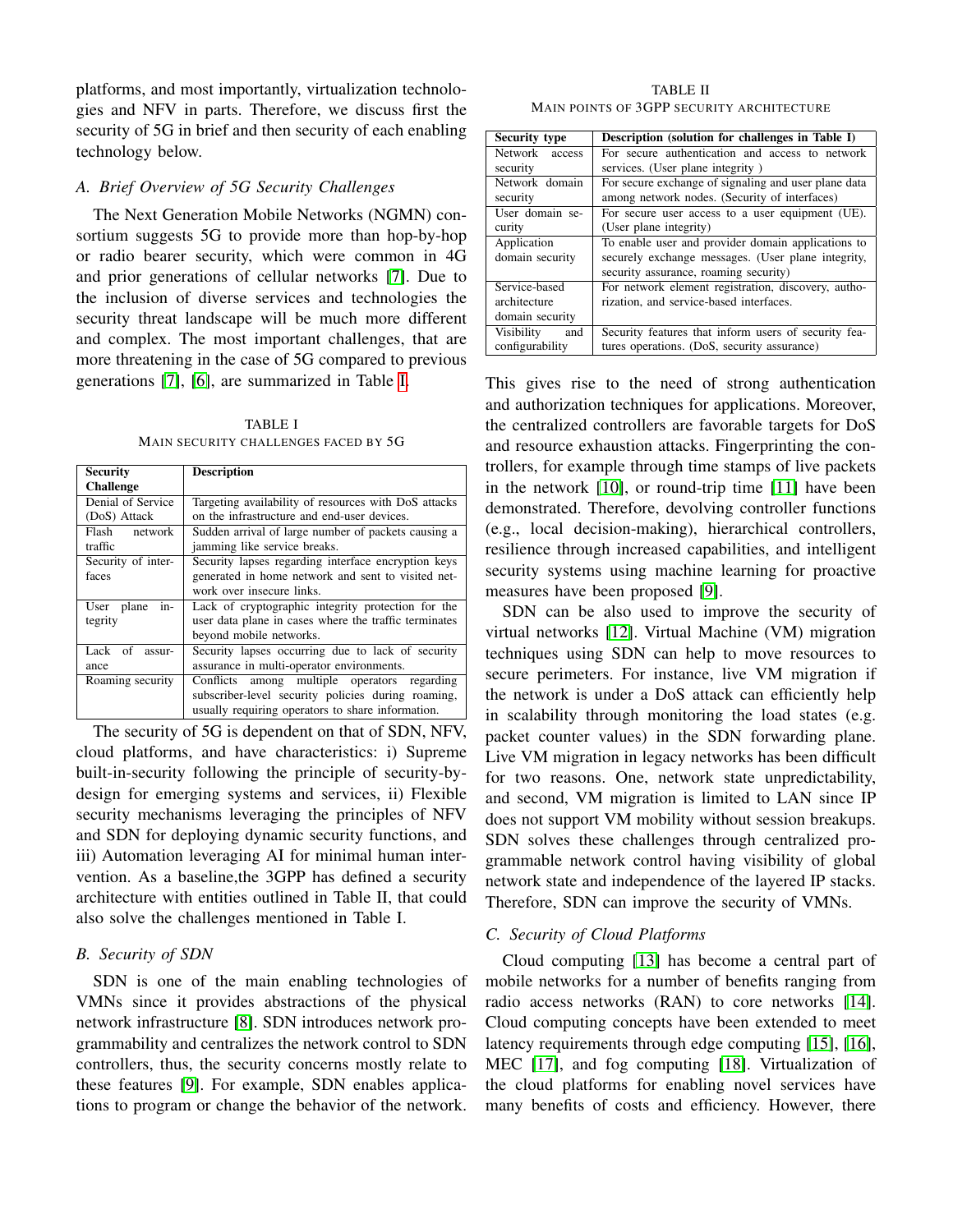are inherent security challenges in cloud platforms that are highly important when it comes to virtual systems on cloud platforms. For example, MEC suffer from latency during authentication, and the existing authorization, accounting and access control are not suitable for MEC leaving space to threats, as discussed in [\[19\]](#page-5-10). Therefore, novel techniques for security [\[19\]](#page-5-10) and privacy [\[20\]](#page-5-11) in MEC platforms must be adopted, and novel lightweight techniques need to be designed for fog platforms.

The two main inter-junction points of cloud and virtualization for wireless networks are cloud RAN (C-RAN) [\[21\]](#page-5-12) and cloud-based core networks [\[4\]](#page-4-3). A survey on C-RAN security [\[22\]](#page-5-13) outlines the main challenges and potential solutions. The existing challenges include the lack of universal C-RAN security framework, secure sensing techniques, trust and privacy, and the infancy of physical layer security. Furthermore, C-RAN pools Baseband units from multiple base stations into a centralized pool for statistical multiplexing gain [\[21\]](#page-5-12). Such centralization would invite DoS and other resource exhaustion attacks. On the core network side, most of the security challenges are related to signaling storms, DoS attacks, and the security dependability on SDN and NFV [\[23\]](#page-5-14).

## *D. Security of Virtual Machines*

A VM might be running one or several different VNFs. Thus, the security of virtual systems, specific to the VMNs, is multi-pronged. The security of virtual systems in VMNs revolve around hypervisor, VMs, and VNFs. There is also the concept of virtualized threats that refers to attacks against availability, integrity and confidentiality of software and hardware in VMN. All the VMs and hypervisors must be adequately secured from unauthorized access, change, and other disturbances. In VMNs, the hypervisor is a central entity that is not directly connected to users, thus the security threats arise from VMs. Therefore, similar to other centralized or core elements, the hypervisor must be protected through proper authentication, authorization and accountability mechanisms. Similarly, security mechanisms needed for availability must be in place since the unavailability of the hypervisor would be a serious problem for all services. The reliability of hypervisor requires security of VMs. Strong isolation mechanisms will be required to minimize the effects of malicious VMs on one another and on the hypervisor [\[24\]](#page-5-15). Defining and setting different security zones and traffic separation can also improve isolation-based security of VMs. However, most of these security approaches are yet to be seen due to the limited deployment of VMNs.

## *E. Security of VNFs*

The concept of NFV to implement networking functions in software to be deployed on commodity network equipment led to the rise of VNFs [\[2\]](#page-4-1). Soon novel verticals will span multiple operator environments in the form of VNFs. Thus, VNFs can have a diverse threat vector. The security threats can arise from the software implementations, VNF configurations, security weaknesses in hypervisors and cloud platforms, as well as direct attacks on VNFs such as side-channel attacks, flooding attacks, and malware injection [\[6\]](#page-4-5). Due to the dynamic nature of VNFs, trust management is another serious concern since VNFs will be capable to move between multiple networks, and cloud platforms maintained by different owners and operators [\[6\]](#page-4-5). The targets of such attacks include user traffic, VNF code and policy input, and state of VNFs. Such attacks can be materialized by exploiting inherent limitations in operating environments including its software and hardware [\[25\]](#page-5-16).

Similarly, serious security challenges can arise from interfaces, mainly when standardized interfaces are not defined [\[26\]](#page-5-17). Furthermore, the VNF package security validation check is highly important to avoid introducing security vulnerabilities in the whole system. Therefore, there are several proposals for confidentiality check through proper authentication and integrity verification for VNF packages onboarding into NFV systems. There are also other proposals for ensuring security of systems from malicious VNFs. For example, authors in [\[27\]](#page-5-18) propose and demonstrate a verification system for security attributes of different VNFs to protect NFV infrastructure (NFVI) using standard TOSCA [\[28\]](#page-5-19) data models.

#### III. SECURITY MANAGEMENT IN VMNS

Due to the dynamic nature of NFVI and VNFs, security management is highly complex VMNs. The complexity is due to consistent maintenance and management of VNF configurations and seamless transfer of state information from one VNF to another [\[29\]](#page-5-20). Similarly, the elasticity of NFV brings forth challenges in decomposing services for data and control planes, enforcing policies, and managing and controlling the entire network where control signals must go only through the trusted functional blocks such as VNF managers, VIM, and NFV orchestrator [\[30\]](#page-5-21).

The ETSI specification release 3, security management and monitoring specification [\[31\]](#page-5-22), provides important insights into security management and monitoring problems. It states that traditional security systems will not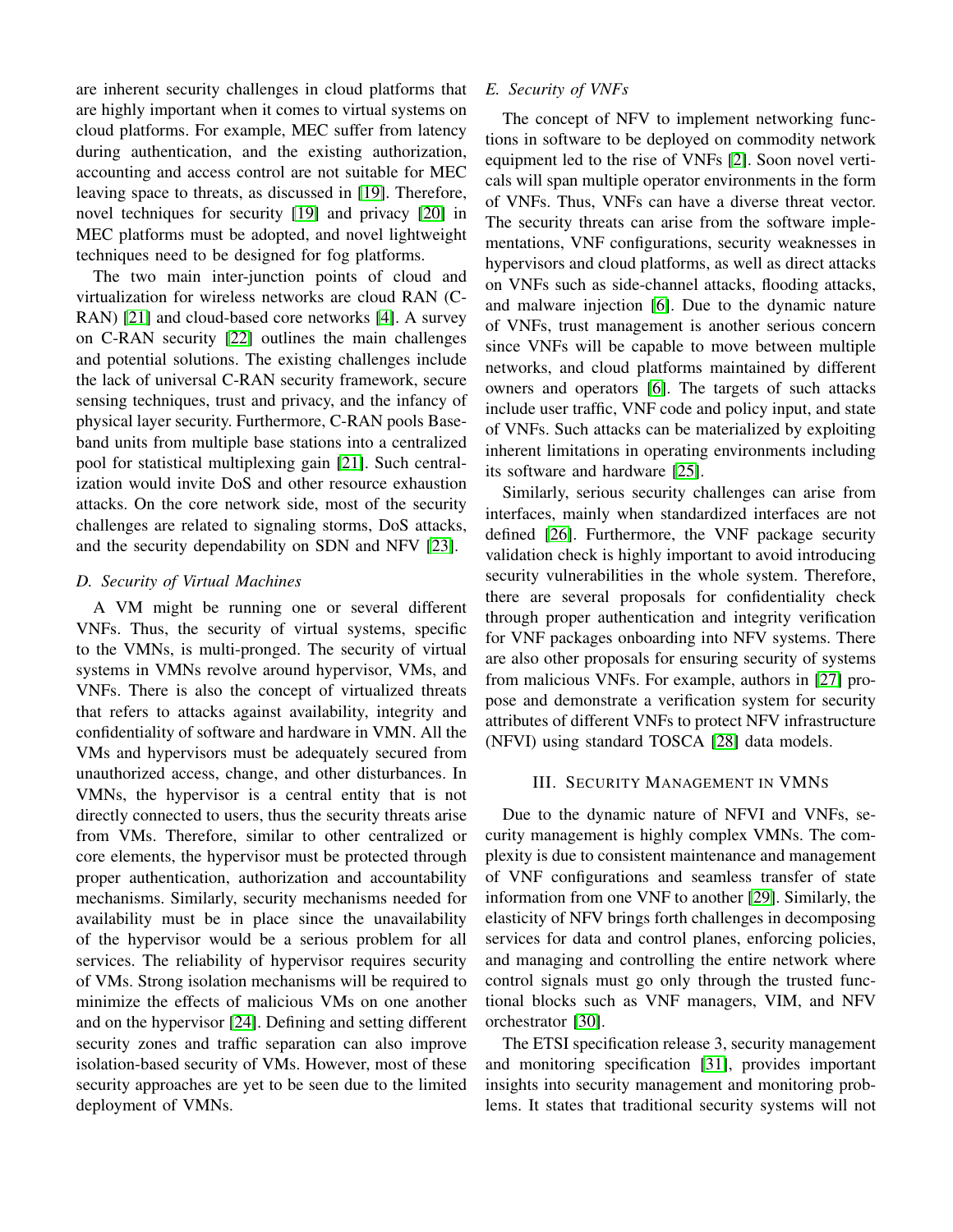scale for NFV, may result in inconsistent policies, inefficient processes and increase overall complexity. Monitoring in NFV deployments is highly complicated due to possibly concealed interfaces by consolidated verticals, functional silos, and collapsed stacks like shared memory and virtual sockets. In large-scale deployments, probing for security monitoring is complicated by the myriad of VNFs, vendor-proprietary implementations, and non-3GPP standardized interfaces, as well as automation and live migrations.

ETSI proposes a high-level security management framework [\[31\]](#page-5-22), as shown in Fig. [1,](#page-3-0) to meet these requirements. From top, the NFV Security Manager (NSM) copes with complexity, separation of domains, and consistency challenges for security management of network services. Security Element Managers (SEMs) manage different security functions. Tailored security functions are implemented as VNFs called Virtual Security Functions (VSFs). VSF can be a firewall, Intrusion Detection/Preventions System (IDS/IPS), etc., and can be used to protect other VNFs as well. A security function provided by the NFV Infrastructure (NFVI) is called NFVI-based Security Function (ISF) that can include software, hardware or virtual security systems. Part of the non-virtualized traditional network, Physical Security Function (PSF), is the hybrid (virtual and non-virtual) network and is managed by SEM instead of VIM. PSF is added to provide full security; however, it is not part of the fully virtualized environment.



<span id="page-3-0"></span>Fig. 1. High-level NFV security management framework.

The overall security management is provided by NSM which is also involved in security policy planning. The NFVI Security Manager (ISM) is a security management function in the NFVI layer that builds and manages security in NFVI to support NSM request for managing security of network services in higher layer. However, there should be security controls and security policies, and clear security principles defining privileges for different functions. The security monitoring of VMNs will involve monitoring of management, services and systems of VMNs. The management security monitoring include monitoring of attacks, deployed security policies, and monitoring of operation behavior of the environment. The service security monitoring includes monitoring interfaces and handling of service procedures (e.g., signaling). The system security monitoring has many prongs such as monitoring system integrity, logs, traffic, resource usage, and security management processes. The monitoring techniques can be either passive, active or a combination of both. However, security monitoring of dynamic VNFs will be challenging. For example, tracking the traffic of moving functions and services will require synchronizing different network systems and functions. Furthermore, trust establishment will be very important in VMNs as described below.

## *A. Trust Establishment*

Trust and privacy will be primary concerns in shared environments.Trust in communication networks is about the expected outcomes of communicating with remote entities. Trusted networking encompasses questions of losing data or assets, network resources, and privacy during communication [\[32\]](#page-5-23). In VMNs, trust establishment can be rather tricky mainly because of sophisticated tools over the network used to hide identities. One of the basic approaches to ensure trust over the network is strong identity binding techniques starting from the locator/ID split of communicating devices [\[33\]](#page-5-24). Raimo Kantola in [\[33\]](#page-5-24) described the potential pitfalls and possible mitigation principles and techniques with great detail for 5G/6G. In VMNs, the case is same with the only exception that tracking in virtualized environment will be more challenging than the physical counterpart.

#### *B. Privacy*

Any information from which a person or attributes of a person can be identified must be kept private. Generally, virtual networks support privacy since information from a big number of people is not directly linked to anyone person. There are even methods that create virtual users to enhance privacy of individuals over communication networks as presented in [\[34\]](#page-5-25). However, in VMNs the control of user over his information is much lower, and can be barely traced to know where the information actually resides. This links privacy of users in VMNs to privacy in cloud systems. There are a number of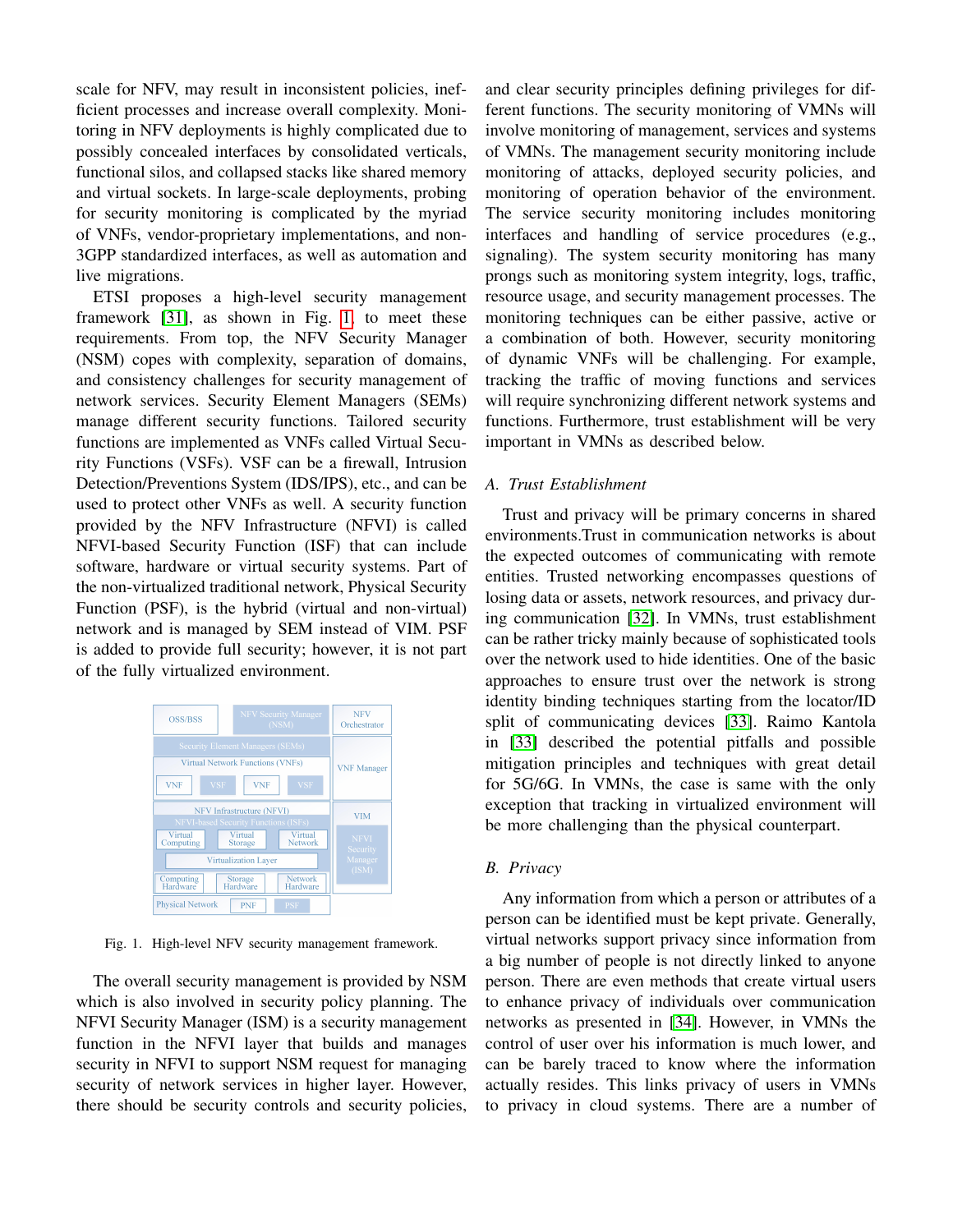approaches that can be used to secure privacy in virtual systems in clouds such as described in [\[35\]](#page-5-26), [\[36\]](#page-5-27), [\[20\]](#page-5-11).

### *C. Standardization Efforts*

The 3GPP working group, i.e., SA WG3 [\[37\]](#page-5-28) is monitoring security of 5G, including virtualization and NFV, etc. ETSI is more fucused on NFV and virtualization. Thus, the ETSI Industry Specification Group for NFV [\[38\]](#page-5-29) is working on security with a dedicated group called the ISG NFV Security group (ISG NFV Sec). The latest, 2019-2020, NFV release 4 covers the verification, and certification procedures and mechanisms. The ISG NFV Sec group has published several group specification documents related to security such as access token specification for API access [\[39\]](#page-5-30), VNF Package Security Specification [\[40\]](#page-5-31), Security Specification for MANO Components and Reference points [\[41\]](#page-5-32), report on NFV Remote Attestation Architecture [\[42\]](#page-5-33), and on security management and monitoring specification in release 3 [\[43\]](#page-5-34). Furthermore, there are several other reports on privacy, regulations, and trust guidance.

#### IV. OPEN RESEARCH AREAS

There are many open research areas in securing VMNs. Since the deployment is very limited, more security concerns will arise as we move forward towards its practical use. The potential challenges and open research areas can be grasped from Table III. The challenges in Table III, based in ITU-T security recommendations, are listed from low (L) to medium (M) and high (H). The challenges are more threatening where there are few resources with respect to the security implication. For example, access control is more threatening in SDN since unauthorized access to the SDN controller can lead to a hijack of the whole network. Yet, the control platforms are not cable to have heavy security mechanisms due to scalability challenges, as compared to centralized cloud platforms. Therefore, access control will have higher security implications in SDN than cloud platforms. The challenges are labeled low, where there is no direct implication of the particular challenge on the technology. For example, availability of a VNF can be a security challenge, yet VNFs can be created and moved around different resources at run-time without compromising on running flows. Therefore, it is considered as a lower (L) challenge, even though in the ultimate sense every challenge must be considered as high, e.g., for trust.

## V. CONCLUSIONS

VMNs will share the same physical infrastructure with many operators including MNOs and VMNOs.

TABLE III SECURITY DOMAIN IMPLICATIONS AND CHALLENGE LEVEL IN EACH TECHNOLOGY

| <b>Security Domain</b> | <b>Technologies</b> |       |            |     | <b>Trust</b> |
|------------------------|---------------------|-------|------------|-----|--------------|
|                        | <b>SDN</b>          | cloud | <b>VMs</b> | VNF |              |
| <b>Access Control</b>  | Н                   | М     | М          | М   | н            |
| Authentication         | Н                   | н     | Н          | н   | н            |
| Non-Repudiation        | М                   | М     |            |     | н            |
| Data Confidentiality   | L                   | н     |            | L   | н            |
| Communication security | Н                   |       |            | Ι.  | н            |
| Data integrity         |                     | н     | L          | L   | н            |
| Availability           | н                   | М     | L          | L   | н            |
| <b>Privacy</b>         |                     | н     |            |     | н            |

Therefore, the security environment will be complex, and dependent on security of enabling technologies and other operators. New security concepts must be brought forth that can secure both MNOs and VMNs at the same time. Strong isolation techniques, secure management, and fast and efficient monitoring systems will play an important role. Since, the deployment of VMNs at a large level is very limited, the security threats cannot be fully realized. However, security-by-design will be the key to secure and safe operation of future VMNs.

#### **REFERENCES**

- <span id="page-4-0"></span>[1] Y. Xiao, M. Krunz, and T. Shu, "Multi-operator network sharing for massive iot," *IEEE Communications Magazine*, vol. 57, no. 4, pp. 96–101, 2019.
- <span id="page-4-1"></span>[2] B. Yi, X. Wang, K. Li, S. k. Das, and M. Huang, "A comprehensive survey of network function virtualization," *Computer Networks*, vol. 133, pp. 212 – 262, 2018.
- <span id="page-4-2"></span>[3] I. Cerrato, A. Palesandro, F. Risso, M. Su, V. Vercellone, and H. Woesner, "Toward dynamic virtualized network services in telecom operator networks," *Computer Networks*, vol. 92, pp. 380 – 395, 2015, software Defined Networks and Virtualization.
- <span id="page-4-3"></span>[4] B. Han, V. Gopalakrishnan, L. Ji, and S. Lee, "Network function virtualization: Challenges and opportunities for innovations," *IEEE Communications Magazine*, vol. 53, no. 2, pp. 90–97, Feb 2015.
- <span id="page-4-4"></span>[5] Costa-Requena, et al., "SDN and NFV integration in generalized mobile network architecture," in *Networks and Communications (EuCNC), 2015 European Conference on*, June 2015, pp. 154–158.
- <span id="page-4-5"></span>[6] I. Ahmad, T. Kumar, M. Liyanage, J. Okwuibe, M. Ylianttila, and A. Gurtov, "Overview of 5G Security Challenges and Solutions," *IEEE Communications Standards Magazine*, vol. 2, no. 1, pp. 36–43, 2018.
- <span id="page-4-6"></span>[7] I. Ahmad, S. Shahabuddin, T. Kumar, J. Okwuibe, A. Gurtov, and M. Ylianttila, "Security for 5G and Beyond," *IEEE Communications Surveys Tutorials*, vol. 21, no. 4, pp. 3682–3722, Fourthquarter 2019.
- <span id="page-4-7"></span>[8] G. Biczok, M. Dramitinos, L. Toka, P. E. Heegaard, and H. Lonsethagen, "Manufactured by software: Sdn-enabled multi-operator composite services with the 5g exchange," *IEEE Communications Magazine*, vol. 55, no. 4, pp. 80–86, 2017.